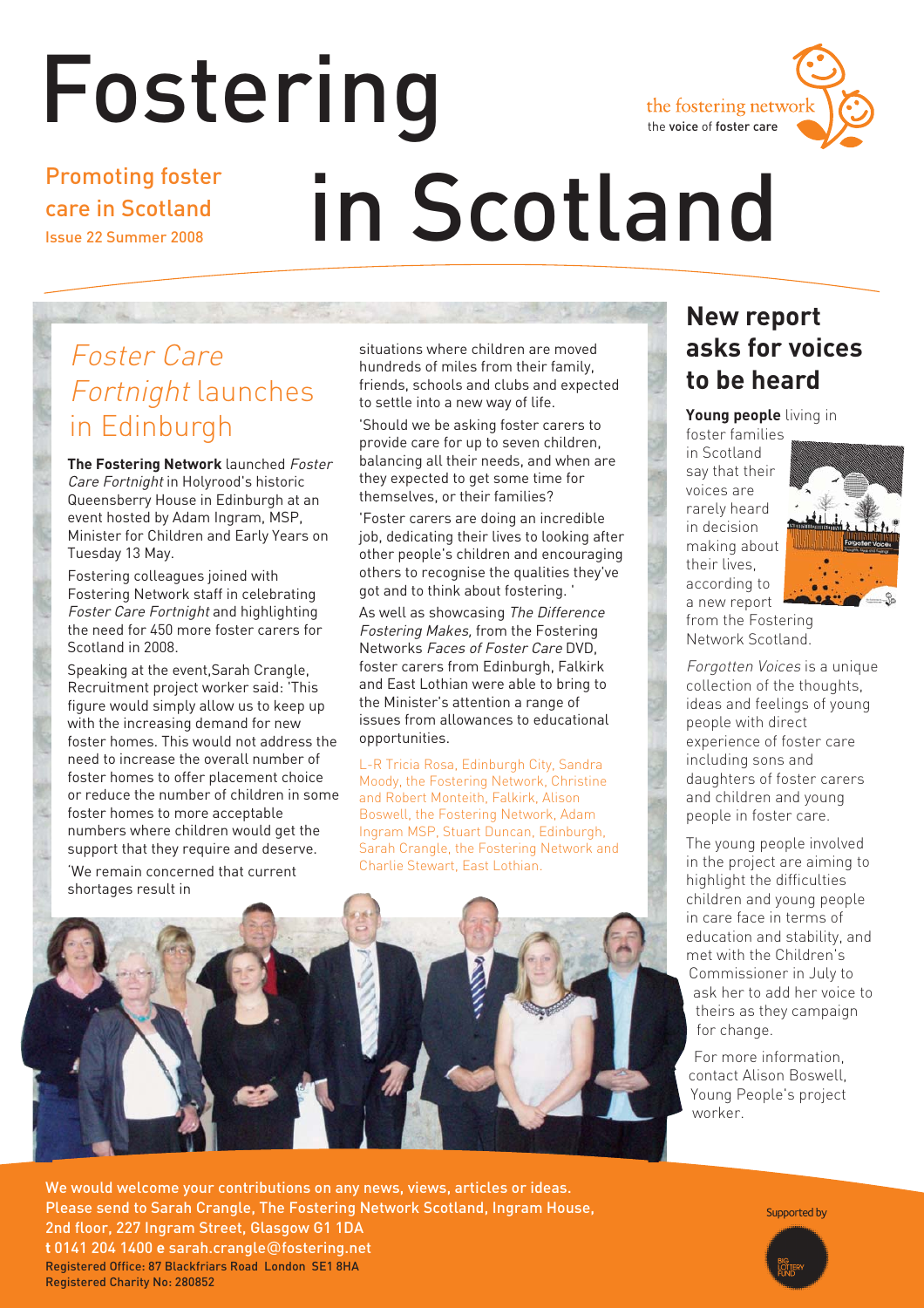## **Contact us at:**

The Fostering Network Scotland Ingram House, 2nd floor 227 Ingram Street Glasgow G1 1DA

**t** 0141 204 1400 **f** 0141 204 6588 **e** scotland@fostering.net

#### **www.fostering.net**

**Interim Director** Mary McKenna

**Office Manager** Linda Curran

**Administrative Assistant**  Deborah Cook

**Advice, Information and Mediation**  Sandra Moody Sue Hardman (North East)

**Training Manager** Sue Robertson

**Training Administrator**  Joy Crawford

**Young Peoples project** Alison Boswell

**National Recruitment project** Sarah Crangle



## Scotland welcome new Director

**Hi, my name is Sara Lurie** and I am delighted to have been appointed to the post of Director for the Fostering Network Scotland.

I grew up in New York City, but first came to Scotland in 1974. I came as an exchange student for one term, but I have hardly left since!

I hold a Bachelor of Arts Degree in Family Counselling and Special Education (Hampshire College, USA) and was awarded a license to practice social work in Massachusetts, USA. In 1988, I completed a post-qualifying

certificate in Social Work Education at Jordanhill College in Glasgow, and in 2006, I completed a Diploma in Management. I am registered with the Scottish Social Services Council.

My experience in fostering, social work and management has been gained in the voluntary, independent and statutory sector, including residential schools, family centres, Barnardo's and Family Care. In 1998, I moved from Edinburgh to London, where I became Head of Fostering and Adoption Services at Norwood. Two years ago, I returned to Scotland, as Service Manager for Fostering Solutions.

I have had extensive opportunity to develop knowledge and understanding of policy and practice issues in child care, fostering and adoption, and of relevant legislation both in Scotland and England. I am a firm believer in involving children, young people, parents and carers at every stage of service development and delivery and in sustaining effective joint working to ensure effective outcomes. I have always approached my work by taking a lead role in initiating action and decision making, with the aim of facilitating and empowering others.

On the 18th of August, I will be joining the Fostering Network and look forward to working with all of you, and seeing the Fostering Network go from strength to strength.

## **Development of allegations guidance for Scotland**

**The Scottish Government** document Getting it Right for Every Child in Kinship and Foster Care acknowledged a need for a national protocol to ensure that allegations against foster carers were handled sensitively and efficiently. The Fostering Network was commissioned to develop 'a national protocol, capable of being adapted to fit local circumstances.'

The same policy document indicated that the guidance should 'have as its starting point the importance of protecting the child and ensuring they are not exposed to abuse or neglect of any kind, whether emotional, physical or sexual. It also recognises that foster carers may face

unsubstantiated allegations and that allegations may be a means by which a child draws attention to their underlying needs. Thus, allegations against carers need to be investigated and managed in a way which safeguards children, whilst also treating carers justly.'

A group including foster carers, representatives of local authority fostering services, independent fostering agencies, the Fostering Network, police and child protection workers has been meeting with Dr Moira Walker who will be authoring the Protocol, to undertake this challenging task.

The document will outline a framework and principles which will assist appropriately skilled and experienced professionals to keep children safe and take them seriously, while also treating carers fairly. It is hoped it will be implemented in the context of local policy and practice in relation to child protection and foster care and key elements should be incorporated into appropriate local authority and fostering agency procedures and guidance.

Further consultation is planned over the summer, with the document being widely disseminated in autumn 2008. For more information about the guidance, contact Sandra Moody or Sue Hardman, Advice and Mediation workers.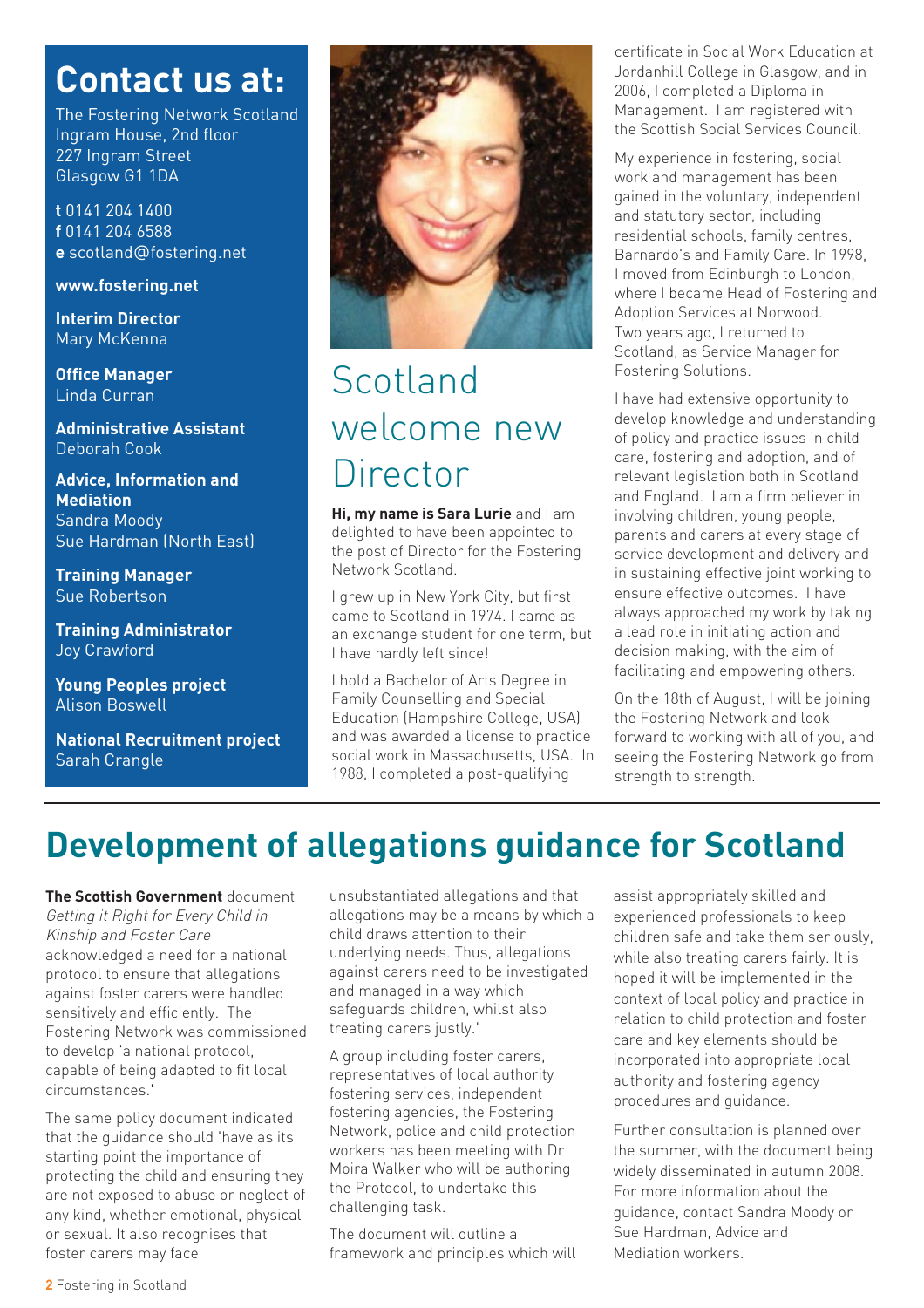# **Dear Members,**

**Summer holidays** are just around the corner as I am writing this so I hope that it warms up for us all. Scottish beaches can be cold places when the east wind blows! Our main news for this edition is that we have appointed Sara Lurie to be the Director of the Fostering Network in Scotland. We are delighted that Sara is joining us, and I know that she will bring a lot of skills and experience to the post. Sara is working at the moment in an independent fostering agency and has a wide variety of experience with children across the UK and beyond. We are looking forward to her coming and hope that she will enjoy the new challenge. I hope Sara will have the chance to meet many of our members at meetings which we hope to have up and running after the summer.

We have been very fortunate to have Mary McKenna as our Interim Director since Bryan left. Mary has had to cope with new systems, the development of new posts in the Fostering Network and the whole kinship and foster care agenda as well as tendering with BAAF for the training associated with the Adoption and Children (Scotland) Act 2007. Mary has been a tower of strength and has certainly not let the grass grow under her feet! I would like to thank Mary for all her work and for taking us forward in so many ways even in the short(ish) time with us. We are not going to let Mary go altogether easily!

The Government is pressing ahead with several reports and strategies about Getting it right for every child in Scotland. The Fostering Network is doing a lot of work on the strategy for

foster and kinship care and the Reference Group led by the Fostering Network and BAAF is due to report in September to the Minister for Children and Families.

The Fostering Network's work on Allegations against carers continues with a further consultation day held early in July. We want to see a consistent approach to dealing with allegations across Scotland and agencies taking proportionate action rather than a standard child protection approach.

The Adoption and Children (Scotland) Act 2007 is an exciting piece of legislation as it introduces Permanence Orders which we hope will allow some children more stability in their placements and would give foster carers more rights and responsibilities for their care. Training events are to be set up to let carers and workers know more about the new orders.

The Government in Scotland does not want to introduce a lot of new legislation but is focusing instead on the development of Strategies on Early Years, Residential Child Care, drug misuse and dealing with alcohol misuse particularly the effects of cheap alcohol on young people. We will be responding to consultation papers as they emerge and we would welcome views from any of our members to include in the consultation responses.

These are challenging times for foster care and indeed all Children and Families services. Our colleagues in local authorities are trying to get to

grips with new funding arrangements and new Councils who may have little idea of the skills and value of foster carers and of the staff who support them.

Also in this newsletter we have a contribution from Adrian Clark who is the Scottish foster carer on the Board of the Fostering Network. Adrian will tell you a bit about himself and recent developments at the Board.

We have unfortunately been unsuccessful in securing further funding for the Fostering Links project. We all believe that this work is central to our members, with the newsletter, focus groups and membership meetings key parts of the project. Our fundraiser, Linda Ogston, continues to try to find funds, and if any of you have won the Lottery recently or have contacts with big businesses who might donate money we would love to hear from you! In the meantime, Robert Tapsfield, our Chief Executive has agreed to continue the project at a reduced level until later in the year, which we are really pleased about.

So I foresee a busy summer ahead as we try to get the reports from the Strategy ready for presenting to the Minister. I hope that you will have a happy summer - I know that it will be busy but I hope that you will find a little time to relax once school is finished for the year.

With best wishes,

Anne Black

#### **My Family Fosters: a guide for sons and daughters of foster carers**

This brand new guide provides children whose family has chosen to foster with answers to many of the questions they may have:

- What is fostering and what will it mean for me?
- Making changes at home.
- Coping with difficult behaviour.
- School and friends.
- Safer caring.
- Secrets and disclosure.
- Sources of support.

It explores some of the concerns that sons and daughters may have, and suggest practical ways they can deal with them. Beautifully designed and

fully illustrated, the handbook has



been developed with input from sons and daughters of foster carers across the UK.

Copies are available from Central Books at £7.50 each or £70 for a pack of 10 copies for members of the Fostering Network. Order copies from Central Books **t** 0845 458 9910 or **e** tfn@centralbooks.com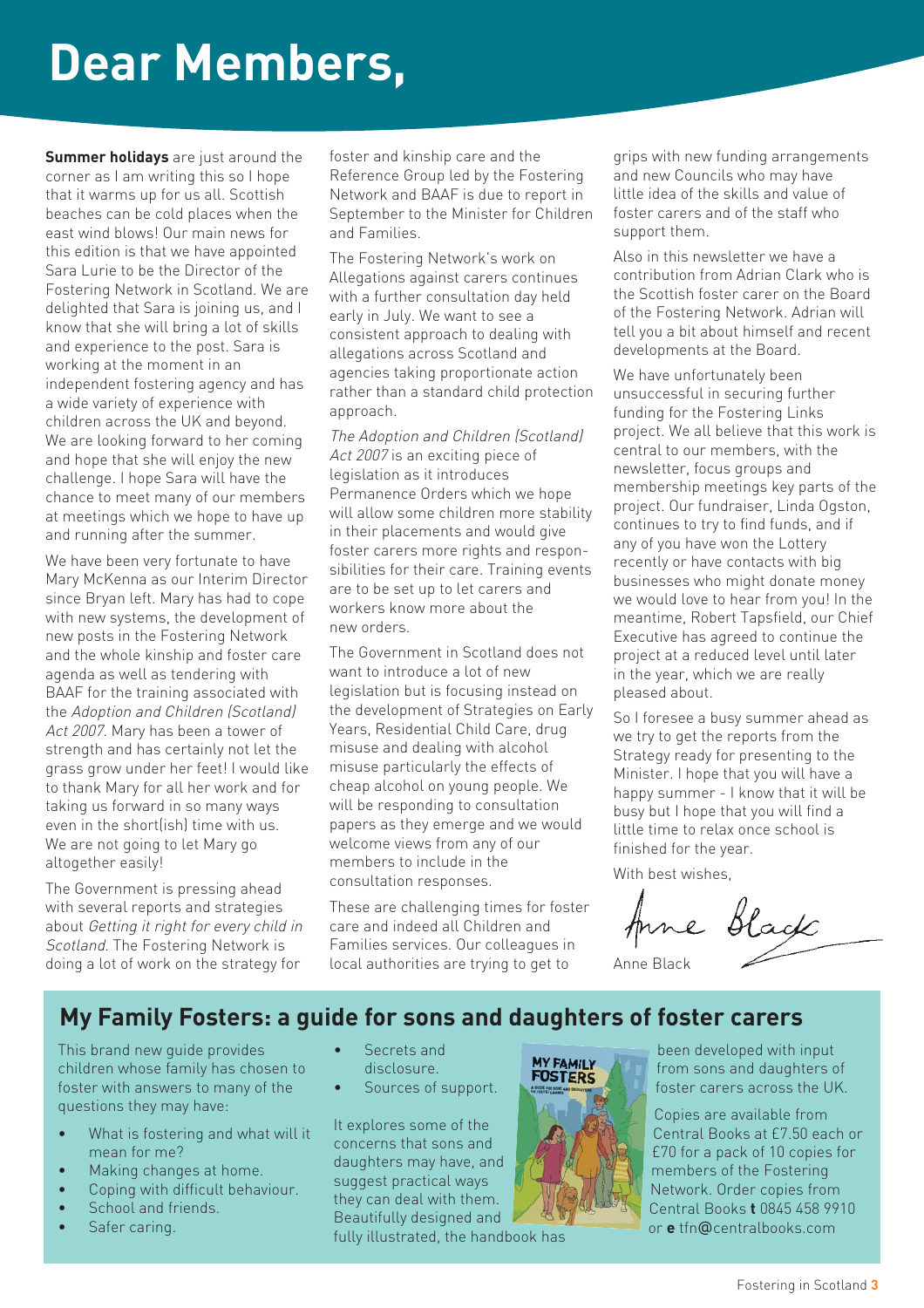

#### available for purchase

**Featuring actors** and aimed at social workers and trainers, these two films are written and produced by young people involved with the project, and contain hard-hitting messages about the impact fostering has on the lives of young people involved in foster care, and the support they require now and in the future. Based on real life experiences, one film highlights the needs and issues for young people in foster care and the other highlights the needs and issues of the sons and daughters of foster carers.

Our thanks to Heath Crosby, Family Support Worker with Phoenix Fostering in Herefordshire for reviewing these resources:

'Forgotten Voices has given us a valuable insight into the way that children think and feel upon entering the care system, and living within it. We now use the Forgotten Voices DVD during our Foster Carer Preparation Training, which begins with 'The Child's Journey'.

'Preparation, planning and support are vital to the work that we do with children and young people, and Forgotten Voices has contributed to our knowledge and awareness in each of these areas.

Our prospective Foster Carers found this DVD very useful. It increased their awareness of issues that are pertinent to looked after children, and they felt this information was delivered in a more meaningful way because it was relayed by the children themselves.

Forgotten Voices raises specific practice issues for Phoenix Fostering and other providers, such as ensuring that all children have an appropriate bag or case for their belongings, and a personal 'memory box' for photographs, letters, personal items, etc - particularly those relating to family members and significant others. This highlights the importance of Life Story Work for all children and young people living away from their families of origin.'

Available on DVD, each film costs £25 incl. p&p. For further information and to purchase the films please contact Alison Boswell, Young People's project worker **e** alison.boswell@fostering.net

**t** 0141 204 1400

## **Young people get involved with Foster Care Fortnight**

#### **The Young People's project,**

Recruitment project and the big step partnership held an event for young people during Foster Care Fortnight to get their views on a variety of media images and advertising campaigns. Young People made great suggestions on what they thought would be helpful to recruit foster carers. In addition, they spent time interviewing their foster carers/ parents to ask them, 'What does fostering mean to you?' Here is what they found out:

'Giving support to kids who need it'

'It means fun, tears and lots of energy. It is a pleasure to see children grow'

'A great deal, I get great satisfaction knowing I have helped, even a little'

'Something I enjoy doing. It also means I can provide a stable and secure environment for kids who are less fortunate in life'

'Lots of hard work and understanding, lots of tears, lots of fun and laughter but most of all a real feeling of satisfaction just knowing you have helped a child move forward with their life'

**Thank-you to everyone who took part in the interviews during Foster Care Fortnight.**



## **Angus House Ex** And what an excellent exp

**I am Linda Rodger**, the social and training of foster carers for colleagues Margaret Stibbles and company of 12 birth children of our Angus foster carers for a weekend in April 2008.

It took a fair bit of organising as well as funding to arrange (risk assessments preparation and parent meetings) but I worked closely with Gus Robb who is an experienced coach in Angus in a range of activities and Dawn Meechan (a member of one of our fostering families) and together we came up with an action

All our temporary foster carers children were invited and 12 brave souls took up the invitation. We welcome from the Angus House drill, tour of premises) Gus kept the occupied with a series of getting to know each other games.

hearty breakfast later and the arrival of Mike our outdoor instructor the group boarded the bus for a hill walk in the lovely Angus Glens.

introduction to Stacking Cups (all the Another weekend activity started with being in a family that fosters.

When it got dark we had an optional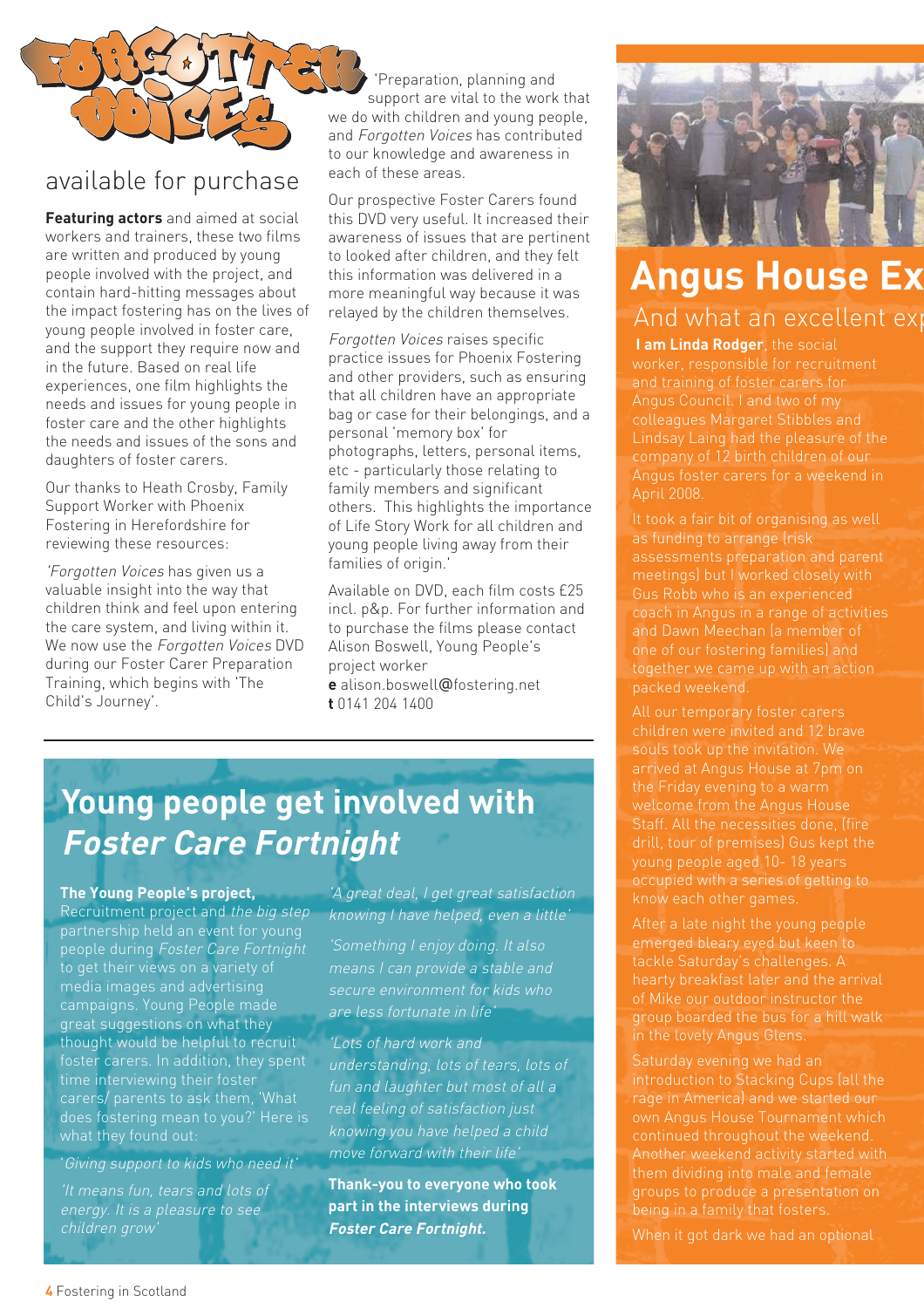

### **perience** perience this was.

may have heard our excited group walk by!), finally, supper was followed films).

The young people had a lie in on Mike arrived again and promptly organised the group for our team building activities in the local park. This burned off a lot of energy!

people produced and presented their power point presentations about fostering from their perspective and each of them did a video diary about their experience of the weekend.

We all had a great time and the young people definitely enjoyed themselves too! We had our follow up evening on 20th June to view some video pictures and photos and relived some of the getting to know you exercises with their parents. They expressed their soon!

This was a first, but it was so successful if we can secure funding we will definitely do it again. It helped visits every 4 weeks can't. Yes, it was a lot of work and responsibility but to help give other young people a

helper and all of the young people who attended, Euan, Hamish, Isla, Bruce, Harrison, Karlyn, Evan, Reece,

## **Newsletter feeds back young people's comments and views on LAC regulations**

**The Young People's project** and the big step Partnership recently produced a newsletter which shares the responses to the Scottish Government's Looked After Children (Scotland) Regulation - Consultation on Draft Regulations from the young people involved in the consultation.

#### **Why the newsletter?**

Firstly, Alison (the Fostering Network) and Kim (the big step Partnership) would like to thank all the fantastic young people who contributed to The Looked After Children (Scotland) Regulations - Consultation on Draft Regulations that was carried out in February, it was a privilege to meet everyone!

The Fostering Network and the big step wanted to ensure that the 21 young people who took part in the focus groups in Glasgow, Stirling and Dundee got the opportunity to hear everyone's views.

The consultation with young people looked in particular at care plans and care planning. The groups discussed ways children and young people are currently involved in their care planning as well as experience of



To find out more about the work of the Young People's project, or to get involved, contact project worker, Alison Boswell **e** alison.boswell@fostering.net

## **Speaking out about foster care young people and media training**

**On April 15th** I attended Media training with the Young People's project at the Tron Theatre from 10am until 4.30pm. The man who took the class was a media trainer called Ian Peacock from London who has worked with various presenters and reporters such as Jeremy Paxman and the BBC news team as well as interviewing famous people such as Tony Blair and Tony Benn.

He taught us how to be interviewed by someone and how to act in front

of the camera. I really enjoyed the day and got to learn lots of new skills on how to change an interview to another subject and how to answer awkward questions. I also enjoyed being able to learn more about Foster Care Fortnight.

I am really grateful to Alison Boswell for arranging the event, I am sure she also enjoyed it and I hope more training sessions like this can be arranged in future.

**Kieran Guckian**

placement planning and matching. To find out what young people said in response to the consultation, copies of the newsletter are available from Kim Watson, the big step.

**e** Kim.Watson@gcpl.org.uk or Alison Boswell, alison.boswell@fostering.net

In addition, the Fostering Network submitted a response to the Scottish Government in March, taking into account the views of a range of people including foster carers and last but not least young people. The Fostering Network's response to the consultation can be accessed from **www.fostering.net**

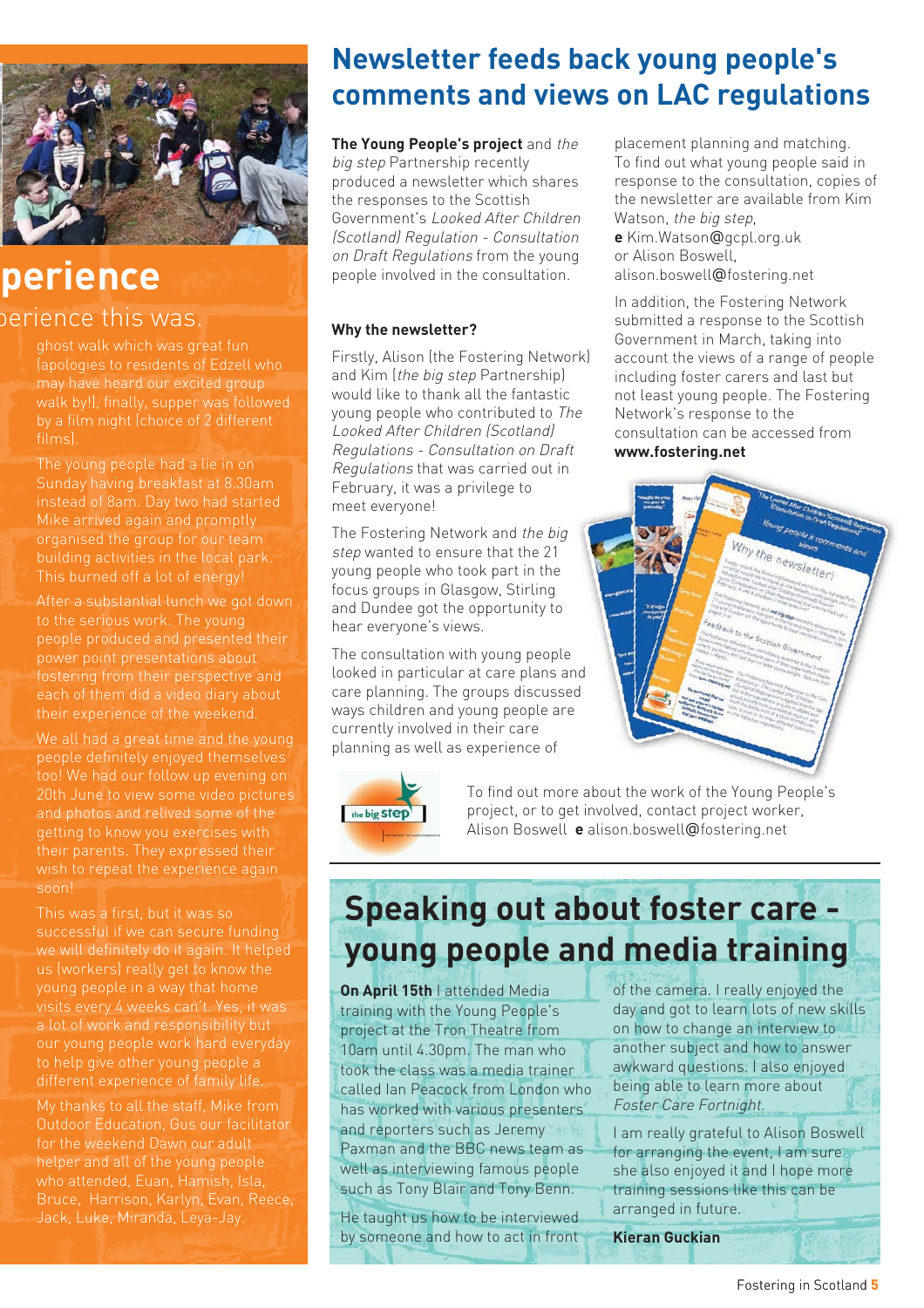## **Getting it Right for Every Child in Kinship and Foster Care - how the strategy is moving forward**

**Following the launch** of the Getting it Right for Every Child in Kinship and Foster Care strategy in December 2007, a reference group chaired by Anne Black has been moving forward many of the strands contained within this strategy. Five task groups have been established to focus on the issues and with the support of the Scottish Government's analytical team will be submitting a joint report and recommendations to the Minister for Children and Families, Adam Ingram in Autumn 2008.

The task group on **organisational arrangements** has been focussing on key features of decision making to help cut down on drift for children. It has identified the value of Independent Reviewing Officers, i.e. those not involved in the line management of workers directly working with the carers or child. A policy consultation event is planned for Directors and Senior Managers in Children and Families on 27 August 2008. Contact Natalia Duncan,

**e** girfecproject@aol.co.uk for further information about this event.

The **assessment of foster carers** task group has been looking at good practice in assessment and in particular, the need for the child to be at the centre of discussion at Children's Hearings and Permanency Panels to ensure that the child is settled and secure, rather than more attention being given to the needs and wishes of the parent.

**carers** task group exploring the current (lack of) training for workers in family placement work, the group is also revisiting the thinking about a Centre of Foster Care excellence to raise the status of foster carers through provision of positive training opportunities.

The task group on the **assessment and approval of kinship carers** has recently submitted a report to the Minister giving guidance on the assessment and approval of kinship carers. Ensuring that the Child's plan is at the centre, the assessment process will work with kinship carers and family members, exploring gaps needing filled and what specialist services are required to fill them, while balancing the responsibilities of the local authority for the safety and security of the child remaining within the family.

The **recruitment of foster carers** task group held a policy consultation event on 22 May in Perth. Bringing together a wide audience of foster carers and fostering workers, both family placement, recruitment and managers from local authority and independent fostering agencies across Scotland. The presentations and feedback from the day are available from Sarah **Crangle** 

**e** sarah.crangle@fostering.net Some of the main points discussed during the day include:

Developing a central point of information for potential foster carers - a website and Freephone number.

- Ensuring recruitment activity is planned, promoted and ongoing throughout the year to encourage a 'drip-drip' of awareness about fostering and the need for foster carers.
- An annual celebration of foster care, recognising and sharing the work and good practice of all those involved in fostering, including foster carers, their families, and fostering workers who are all part of the fostering team.
- Encouraging the sharing of resources, with more collaboration and effective communication between agencies.
- Retention of existing foster carers and valuing their role and expertise is crucial.
- Existing foster carers should be involved at many stages of the recruitment process e.g. open days, training and post approval as 'buddy's'.

With the initial report from the Recruitment project recently being submitted to the Scottish Government, we are hopeful of progressing many of the recommendations surrounding effective recruitment in early Autumn, and will keep you informed of these developments. In the meantime, to find out more, contact Sarah Crangle, Recruitment project worker.

In addition to the **training of foster**

## New website aimed at improving outcomes is launched

**Adam Ingram,** Minister for Children and Early Years, recently launched a new website, developed in partnership with the Looked After Children Education Forum and Learning and Teaching Scotland. The aim of the website is to support improved outcomes for all looked after children, young people and care leavers through the provision of information, useful resources and networking opportunities to those

who support them and others who have an interest in this area including children and young people as well as parents and carers.

Action 8 in Looked After Children and Young People: We Can and Must Do Better states that a national network and information website for professionals, foster carers, residential workers, parents and looked after children and young people will be developed.

With sections specifically for parents and carers, and for children and young people, the site also has a discussion forum area for networking, discussing and sharing practice which is open to anyone with an interest in supporting looked after children, young people and care leavers.

Visit the site at **www.LTScotland.org.uk/ lookedafterchildren**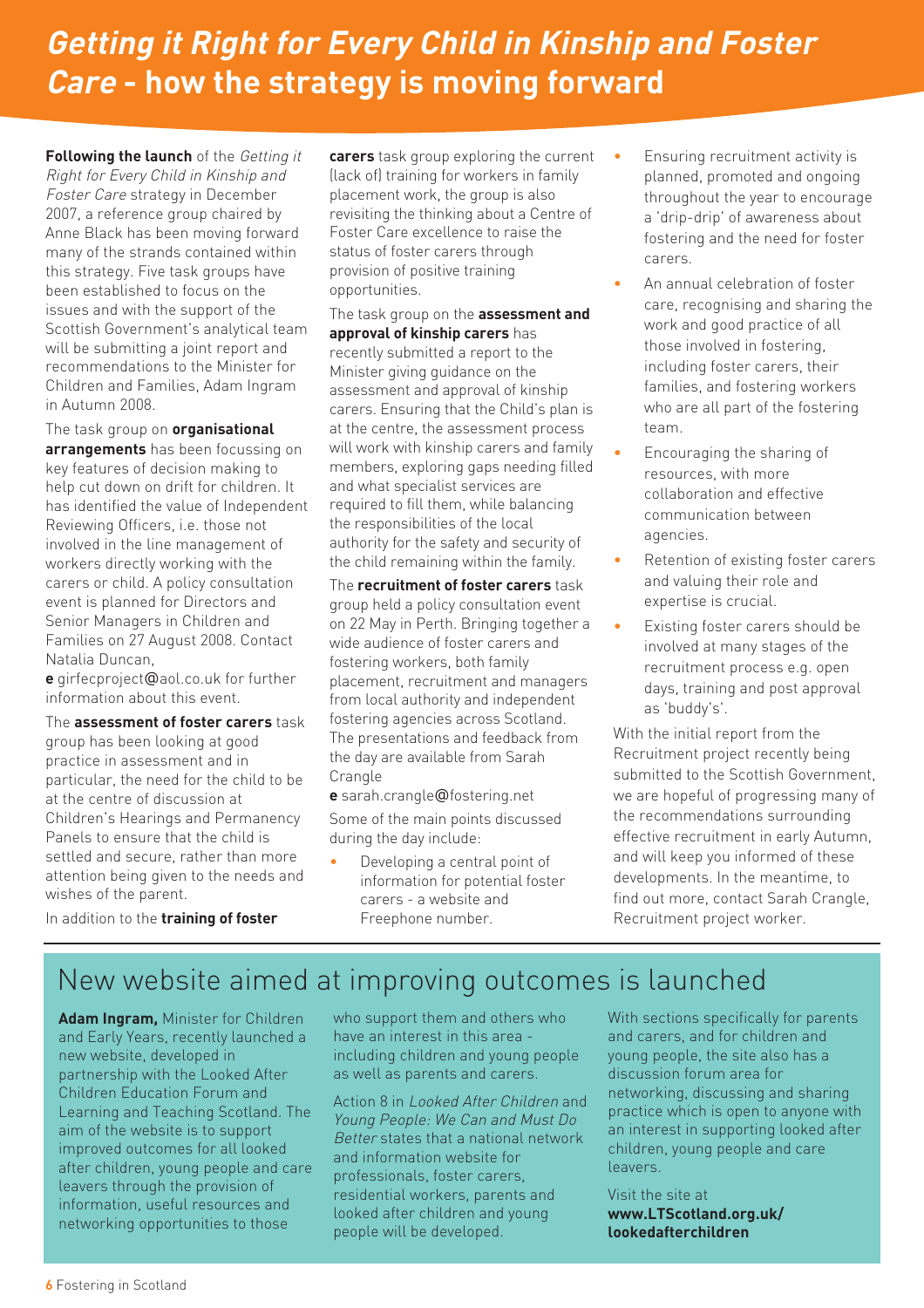## **Training course updates**

**Our training team** continue to be really busy, with a packed schedule of training courses. Places are available on the following popular courses.

#### **Men in Foster Care**

**Date:** Saturday 8 November 2008 **Venue:** Ramada Jarvis Hotel, Glasgow **Price:** £90.00 + VAT (including lunch)

#### **Description:**

The role of men in foster care and residential work has been the subject of increased debate. There is concern about how best to work with children who have been sexually abused, worries about abuse by carers, and unsubstantiated allegations of abuse in foster care. The course explores the idea of the 'positive male role model' to identify ways in which men can be more effective carers. This course is for men only and is facilitated by men.

#### **The Skills to Foster Leaders' Course**

| Date: | Tuesday, Wednesday & Thursday 25, 26          |
|-------|-----------------------------------------------|
|       | and 27 November 2008                          |
|       | <b>Venue:</b> Premier Travel Inn, Glasgow     |
|       | <b>Price:</b> E270.00 + VAT (including lunch) |

#### **Description:**

For many social workers, training foster carers and foster care applicants is a significant part of their job. Many experienced carers are also involved in delivering training. It is considered good practice by most fostering services for foster carers and social workers to combine their skills and experiences and conduct training together. This course will prepare participants to run the Skills to Foster preparation pack for foster carers. It gives participants the chance to work in partnership preparing and presenting material and experience the whole course from an applicant carer's perspective.

#### **Role of the Supervising Social Worker (or 'family placement supervisor')**

| Date:  | Wednesday & Thursday 25 & 26 February 2009 |
|--------|--------------------------------------------|
|        | <b>Venue:</b> Premier Travel Inn, Glasgow  |
| Price: | £180.00 + VAT (including lunch)            |

#### **Description:**

The relationship between supervising social workers or 'family placement supervisors' and foster carers has a key part to play in ensuring children and young people receive high quality care. However, the role of the supervising social workers is far from straightforward. Workers need to ensure the foster child's interests come first and avoid collusive relationships with carers, yet gain respect in order to help carers develop their skills. This course will enable participants to explore their management role and responsibilities while maintaining good working relationships, effectively managing their time and monitoring and reviewing practice and performance, while responding to concerns about quality of care.

To secure a place on the above courses, book now and avoid disappointment. For any training queries about existing courses, or to discuss bespoke training tailored to your requirements, contact Joy or Sue **t** 0141 204 1400.

## In brief

#### **Sons and daughters - draft policy**

The Fostering Network knows how important sons and daughters of foster carers are, and value the role that they play within the fostering household and have recently produced a draft policy document, Fostering Families: supporting sons and daughters of foster carers, and a consultation paper on the document. The Fostering Network would welcome your comments on the policy paper and also on the consultation questions, and with a version for young people as well as for adults, we hope to hear from fostering services, foster carers and children and young people. The consultation closes on 27 August 2008, to download this or for further information, please contact the Glasgow office.

#### **Foster Care magazine goes live**

We are delighted that our national magazine, Foster Care, is now available for you to read online! Containing all our welcome features, including The Big Issue, A Problem Shared, My Proudest Moment and many more, you are now able to catch up on the latest developments in fostering at the click of a mouse! Visit **http://fcm.fostering.net**

#### **Educational pack for foster carers in Northern Ireland**

Our Fostering Achievement scheme in Northern Ireland recently distributed educational packs to foster carers throughout the country. Containing a CD-Rom with a suite of software for encouraging literacy and numeracy skills among primary school age ability, along with a DVD giving fun and interactive ways of learning at home, foster carers in Northern Ireland are being encouraged and supported to help the children and young people in their care gain a sense of achievement and realise their potential.

We would love to be able to develop something similar across the rest of the UK, and if this is something you feel would be valuable in Scotland, please get in touch with us at the Glasgow office, to explore how we can take this forward.

#### **Adoption and Children (Scotland) Act 2007**

The Scottish Government has published two sets of draft secondary legislation on the Adoption and Children (Scotland) Act 2007 for consultation. The Adoption Support Services and Allowances Regulations was published on 9 June and consultation closes on 1 August 2008. The consultation of the draft Adoption Agencies Procedures Regulations was published on 7 July and the consultation period runs until 29 August 2008.

The consultations are available on the Scottish Government website,

**www.scotland.gov.uk/Consultations/Current**